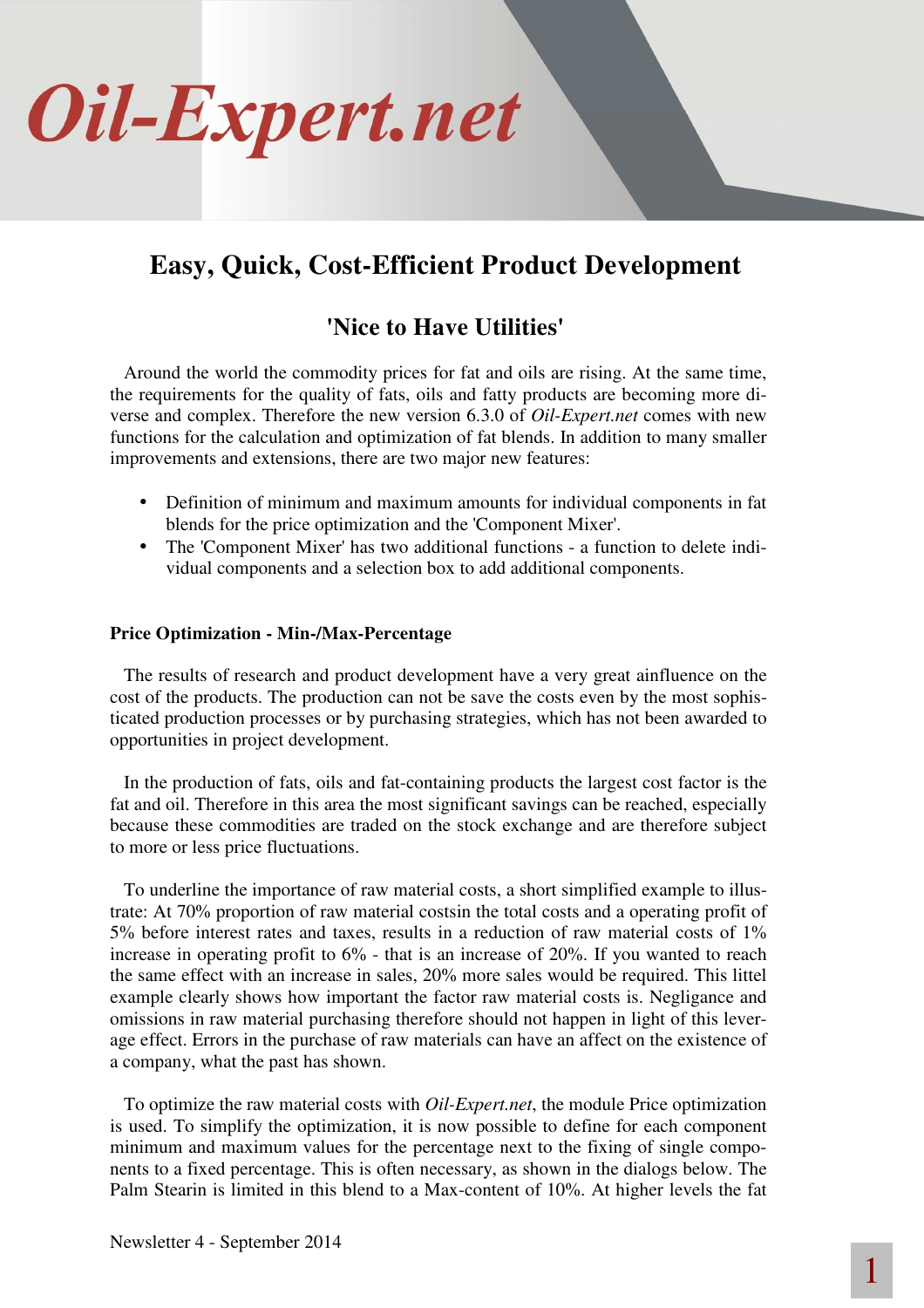

blend would leave a tallowy taste on the tongue. The limits are taken into account both the Component Mixer as well as the automatic price optimization.

| <b>Datasheet</b>  |                                   |                                                                                       |                                                                  |                                                         |          |                         |            | $\Box$ | $\Sigma$           |                      |         |              |
|-------------------|-----------------------------------|---------------------------------------------------------------------------------------|------------------------------------------------------------------|---------------------------------------------------------|----------|-------------------------|------------|--------|--------------------|----------------------|---------|--------------|
| e<br>k)           | ×<br>自                            | e<br>睔<br>Save F1 Undo F2 Delete F3 Components F4 Parameters F5 Template F6 Import F7 | $\Xi$<br>$\bullet$                                               | 州<br>Calc F8 Mixer F9 Sim./Opt. F10 Search F11 Hits F12 | B        |                         | M          | 曲      |                    |                      |         |              |
| Main              |                                   |                                                                                       | Components                                                       |                                                         |          |                         |            |        | $\bar{z}$          |                      |         |              |
| Created on:       | 16.08.2013 19:53:14 by:           | Hans Cullmann                                                                         | Component                                                        | Completely                                              | Only Fat | Min                     | Max        |        | Locked             |                      |         |              |
| Last modified on: | 16.08.2013 19:57:16<br>by:        | Hans Cullmann                                                                         | Raw materia<br>Coconut oil                                       | 17.6                                                    | 17.6     |                         |            |        | E.                 |                      |         |              |
| Optimization:     | 圓                                 | Release: 1                                                                            | Palm stearin                                                     | 6.8                                                     | 6.8      |                         |            | 10.0   | $\Box$             |                      |         |              |
| Name:             | with rapeseed oil                 |                                                                                       | PK Interestification                                             | 34.2                                                    | 34.2     |                         |            |        | $\pmb{\checkmark}$ |                      |         |              |
| Datasheet type:   | Price Optimization                |                                                                                       | Rapeseed oil                                                     | 12.2                                                    | 12.2     |                         |            |        | $\blacksquare$     |                      |         |              |
| Calculation type: | Optimization (by Min.-Max-values) |                                                                                       | Sunflower oil                                                    | 29.2                                                    | 29.2     |                         |            |        | $\blacksquare$     |                      |         |              |
| Product code:     |                                   |                                                                                       |                                                                  |                                                         |          |                         |            |        |                    |                      |         |              |
| Price (EUR/kg):   | 1.456                             |                                                                                       |                                                                  |                                                         |          |                         |            |        |                    |                      |         |              |
| Conformity:       | 0.9893                            |                                                                                       |                                                                  |                                                         |          |                         |            |        |                    |                      |         |              |
| Remark:           | <b>If Component Mixer</b>         |                                                                                       |                                                                  |                                                         |          |                         |            |        |                    |                      |         | $\mathbf{x}$ |
|                   |                                   |                                                                                       |                                                                  |                                                         |          |                         |            |        |                    |                      |         |              |
|                   |                                   | OKF1 Cancel F2 Undo F3 Print F4 Delete F5 Add Component Butter olein                  |                                                                  |                                                         |          | $\bullet$               |            |        |                    | with rapeseed oil    |         |              |
|                   |                                   |                                                                                       |                                                                  |                                                         |          | Components              |            |        |                    |                      |         |              |
|                   | 40                                |                                                                                       |                                                                  |                                                         |          | Lock.                   | Act.       | Min.   | Max                | Name                 |         |              |
|                   |                                   |                                                                                       |                                                                  |                                                         |          | ▣                       | 17.6       |        |                    | Coconut oil          | ŧ.      |              |
|                   |                                   |                                                                                       |                                                                  |                                                         |          | E                       | 6.8        |        | 10.0               | Palm stearin         | 0       |              |
|                   |                                   |                                                                                       |                                                                  |                                                         |          |                         |            |        |                    |                      |         |              |
|                   | 30                                |                                                                                       |                                                                  |                                                         |          | $\overline{\mathbf{v}}$ | 34.2       |        |                    | PK Interestification |         |              |
|                   |                                   |                                                                                       |                                                                  |                                                         |          | B                       | 12.2       |        |                    | Rapeseed oil         | 0       |              |
|                   |                                   |                                                                                       |                                                                  |                                                         |          | B                       | 29.2       |        |                    | Sunflower oil        | U       |              |
|                   |                                   |                                                                                       |                                                                  |                                                         |          |                         |            |        |                    |                      |         |              |
|                   | $20 -$                            |                                                                                       |                                                                  |                                                         |          |                         |            |        |                    |                      |         |              |
|                   |                                   |                                                                                       |                                                                  |                                                         |          |                         |            |        |                    |                      |         |              |
|                   |                                   |                                                                                       |                                                                  |                                                         |          |                         |            |        |                    |                      |         |              |
|                   |                                   |                                                                                       |                                                                  |                                                         |          |                         |            |        |                    |                      |         |              |
|                   |                                   |                                                                                       |                                                                  |                                                         |          |                         |            |        |                    |                      |         |              |
|                   | $10 -$                            |                                                                                       |                                                                  |                                                         |          |                         |            |        |                    |                      |         |              |
|                   |                                   |                                                                                       |                                                                  |                                                         |          |                         |            |        |                    |                      |         |              |
|                   |                                   |                                                                                       |                                                                  |                                                         |          |                         |            |        |                    |                      |         |              |
|                   |                                   |                                                                                       |                                                                  |                                                         |          |                         |            |        |                    |                      |         |              |
|                   | $^{0}$ +                          | $\frac{1}{20}$                                                                        | 30                                                               |                                                         | 40       |                         |            |        |                    |                      |         |              |
|                   |                                   |                                                                                       |                                                                  |                                                         |          |                         |            |        |                    |                      |         |              |
|                   |                                   |                                                                                       |                                                                  |                                                         |          |                         |            |        |                    |                      |         |              |
|                   |                                   |                                                                                       |                                                                  |                                                         |          |                         |            |        |                    |                      |         |              |
|                   |                                   | Optimiere Mischung                                                                    |                                                                  |                                                         |          |                         |            |        |                    |                      |         |              |
|                   |                                   | ×                                                                                     | T.<br>邃                                                          | Ы                                                       |          |                         |            |        |                    |                      |         |              |
|                   |                                   | Optimization parameters                                                               | OK F1 Cancel F2   Start F3 Stop F4 Save params F5 Load params F6 |                                                         |          |                         | Components |        |                    |                      |         |              |
|                   |                                   |                                                                                       | 500                                                              |                                                         |          |                         |            |        |                    |                      |         |              |
|                   |                                   | Iterations:                                                                           |                                                                  |                                                         |          |                         |            |        |                    |                      |         |              |
|                   |                                   | Threshold:                                                                            | 5                                                                |                                                         |          |                         |            |        |                    |                      |         |              |
|                   |                                   | Optimize price                                                                        | $\overline{\mathbf{v}}$                                          |                                                         |          |                         |            |        |                    |                      |         |              |
|                   |                                   | Components                                                                            |                                                                  |                                                         |          |                         |            |        |                    |                      |         |              |
|                   |                                   | Fix<br>Min<br>Act.                                                                    | Max<br>Component                                                 |                                                         |          |                         |            |        |                    |                      |         |              |
|                   |                                   | 8.8<br>П                                                                              | Coconut oil                                                      |                                                         |          |                         |            |        |                    |                      |         |              |
|                   |                                   | $\blacksquare$<br>8.8                                                                 | 10.0<br>Palm stearin                                             |                                                         |          |                         |            |        |                    |                      |         |              |
|                   |                                   | $\overline{\mathcal{L}}$<br>34.2                                                      | PK Interestification                                             |                                                         |          |                         |            |        |                    |                      |         |              |
|                   |                                   | $\blacksquare$<br>17.8                                                                | Rapeseed oil                                                     |                                                         |          |                         |            |        |                    |                      |         |              |
|                   |                                   | $\blacksquare$<br>30.4                                                                | Sunflower oil                                                    |                                                         |          |                         |            |        |                    |                      |         |              |
|                   |                                   |                                                                                       |                                                                  |                                                         |          |                         |            |        |                    |                      |         | $\mathbf{x}$ |
|                   |                                   |                                                                                       |                                                                  |                                                         |          |                         |            |        |                    |                      |         |              |
|                   |                                   |                                                                                       |                                                                  |                                                         |          |                         |            | 500    |                    | 1.385<br>Price       | Fitness | 1.0000       |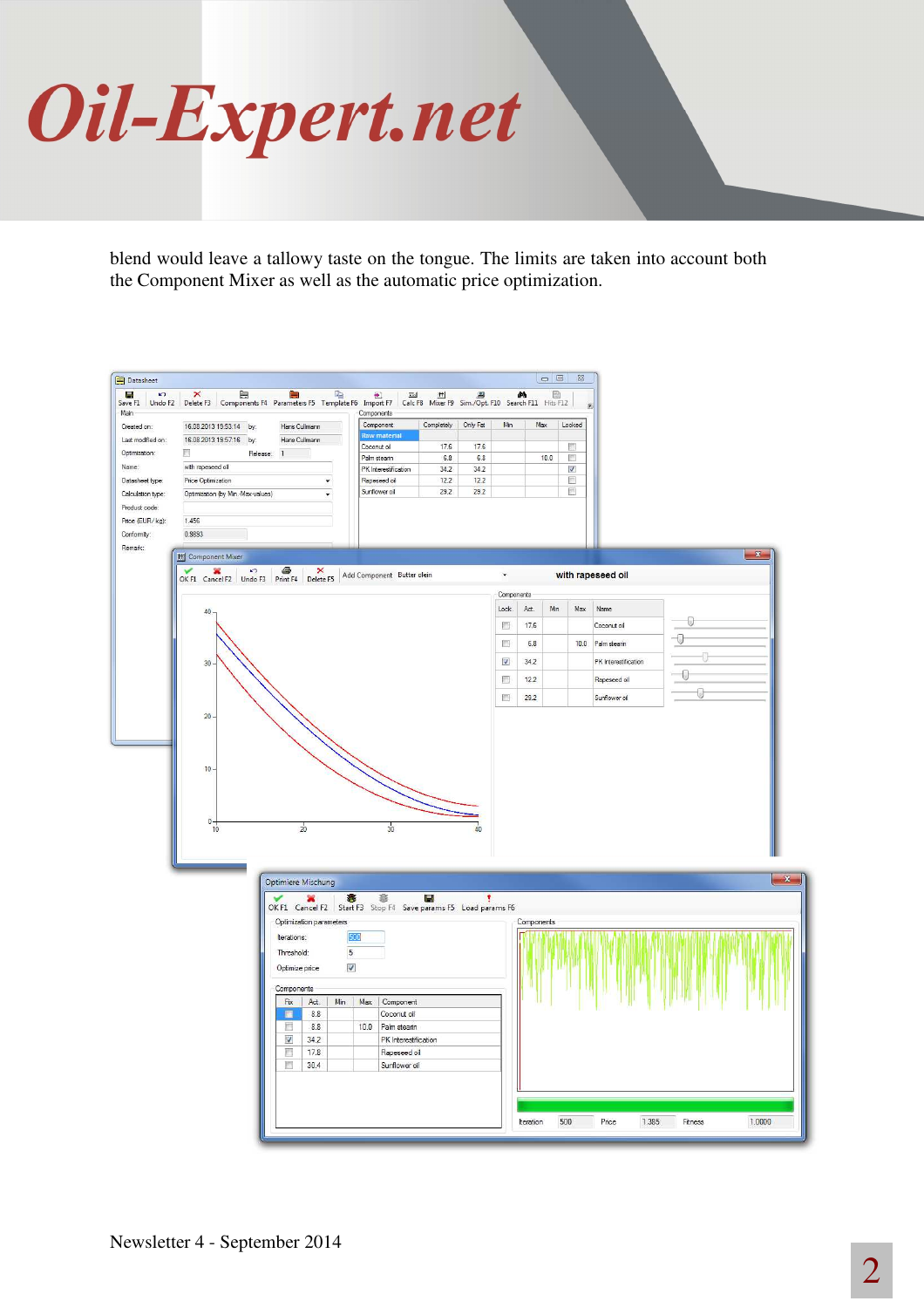

## **Component Mixer - Adding/Deleting Components**

The Component Mixer (see figure below) is used for easy and efficient development of a fat blends by changing the proportions of the blend with the sliders to be seen in the figure below. To add or delete components, you have to close the Component Mixer and make the changes in the components dialog, which is accessed via the so-called Data Sheet. A somewhat more complicated procedure.

With the new version, changing all parameters in the Component Mixer dialog is possible. In addition to the min / max values all components can now be deleted and other components can be added. When deleting the amounts of the remaining components are normalized to 100%, according to the level of the amounts. When you add a component, the component is initially set to 0% and can be increased thereafter with the slider.